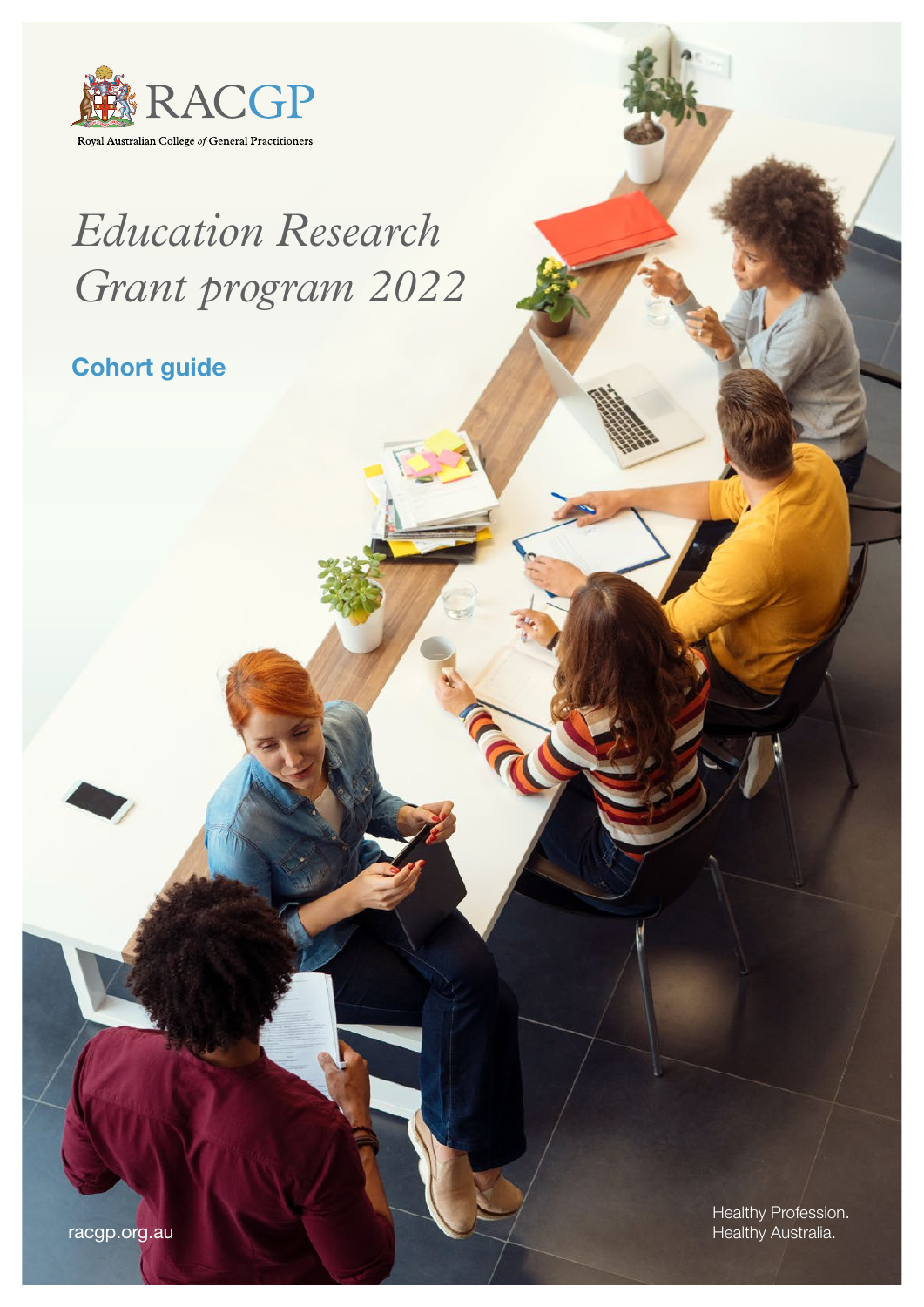#### Disclaimer

The information set out in this publication is current at the date of first publication and is intended for use as a guide of a general nature only and may or may not be relevant to particular patients or circumstances. The RACGP and its employees and agents have no liability (including for negligence) to any users of the information contained in this publication.

© The Royal Australian College of General Practitioners 2021

[This](mailto:This) resource is provided under licence by the RACGP. Full terms are available at [www.racgp.](https://www.racgp.org.au/usage/licence) [org.au/usage/licence](https://www.racgp.org.au/usage/licence)

*We acknowledge the Traditional Custodians of the lands and seas on which we work and live, and pay our respects to Elders, past, present and future.*

ID-1750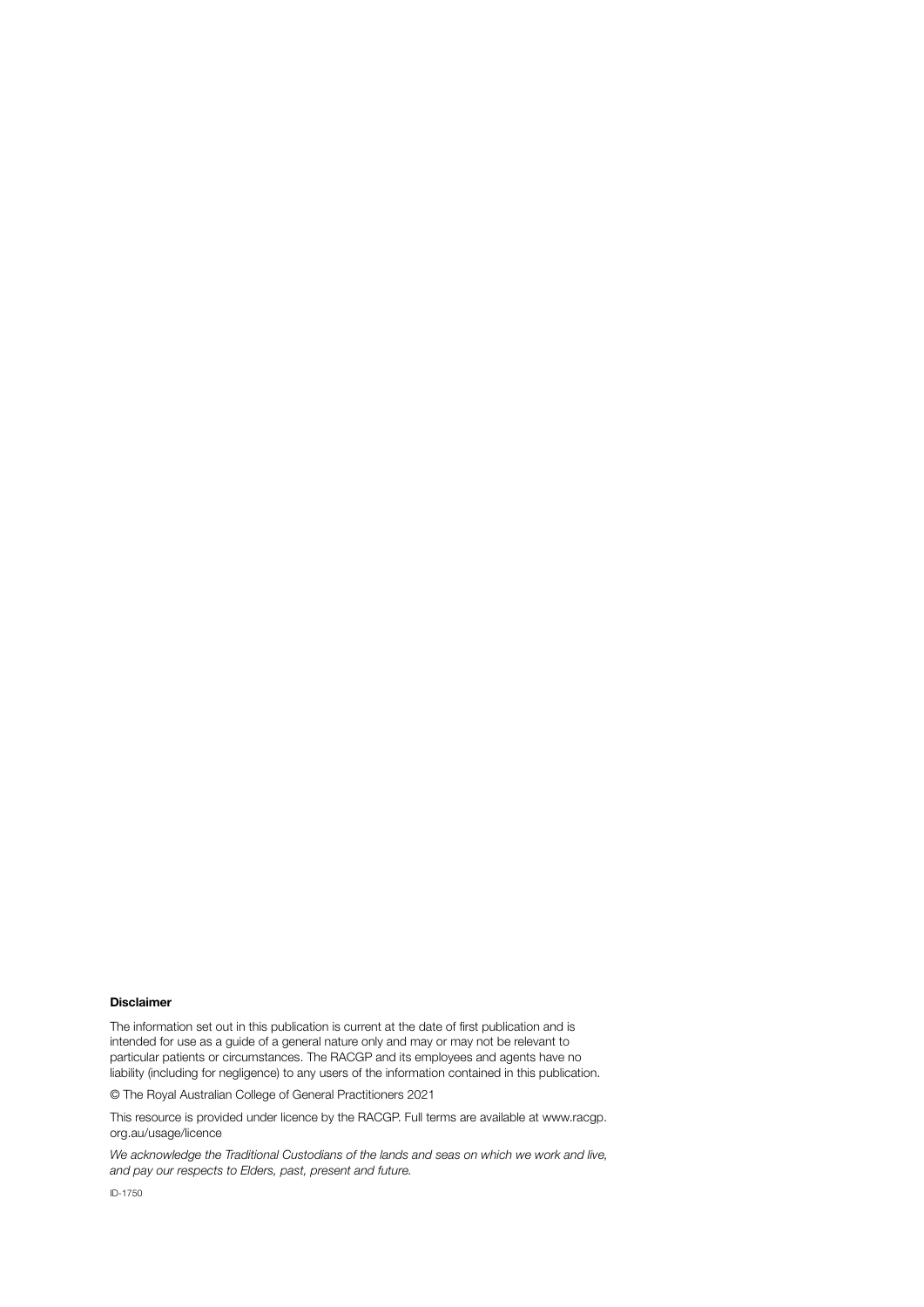# *Contents*

| <b>Introduction</b>                                               | 1              |
|-------------------------------------------------------------------|----------------|
| Program overview                                                  | 1              |
| Program objectives                                                | $\mathbf{1}$   |
| Key contact                                                       | $\mathbf{1}$   |
| Program schedule                                                  | $\overline{a}$ |
| Contracts and funding                                             | $\mathfrak{Z}$ |
| Contract overview                                                 | 3              |
| Funding                                                           | 3              |
| Conference registration                                           | $\overline{4}$ |
| Expenses incurred for attendance at compulsory support activities | $\overline{4}$ |
| Acknowledgement of funding                                        | $\overline{4}$ |
| <b>ERG</b> support activities                                     | 5              |
| Attendee requirements                                             | 5              |
| Online learning                                                   | 5              |
| Conference attendance                                             | 6              |
| <b>ERG</b> reporting requirements                                 | 6              |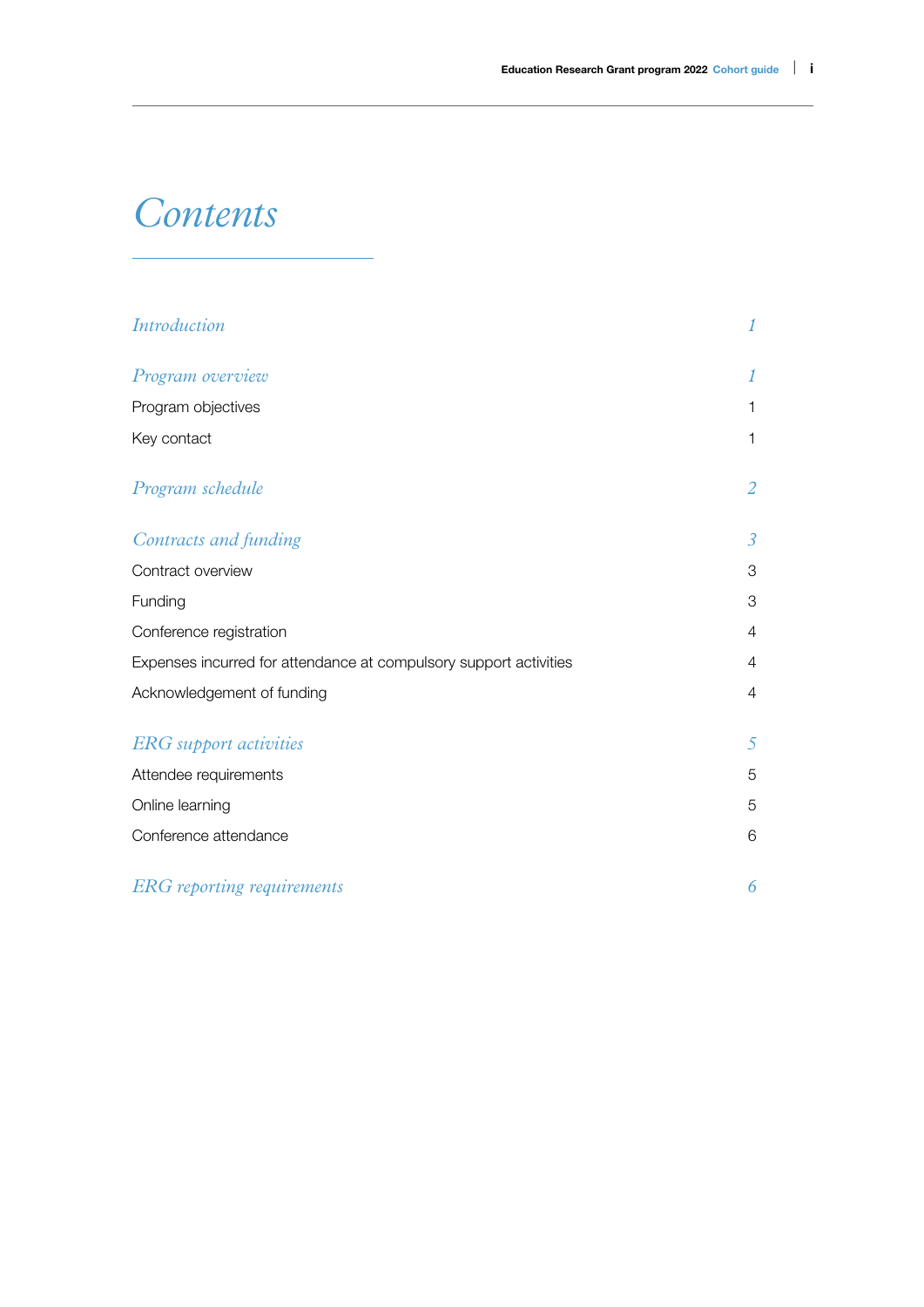# <span id="page-3-0"></span>*Introduction*

Welcome to the RACGP Education Research Grant (ERG) 2022 program. We look forward to working with you and supporting you with your research project. This guide provides comprehensive information on how to successfully complete your ERG project.

# *Program overview*

### Program objectives

The ERG program provides an opportunity for Regional Training Organisations (RTOs) to establish and develop research partnerships with academic institutions in their training footprint. RTOs must ensure direct involvement of the university's general practice department, primary healthcare department or equivalent.

The ERG 2022 program aims to continue to build research capability in medical education and training for general practice, with a specific focus on education improvement. The overarching objectives of the program are to:

- produce high-quality research evidence regarding general practice education in Australia
- develop research skills of RTO staff, medical educators, GPs in training, general practice supervisors and training practices, and promote a culture of academic critique and use of evidence in general practice training
- facilitate collaboration between RTOs, training practices and universities
- promote the dissemination of Australian general practice education research outcomes in Australia to ensure this research is used in general practice training programs.

### Key contact

To ensure you receive a timely response please direct queries to the Education Research Coordinator via email at [gpedresearch@racgp.org.au](mailto:gpedresearch@racgp.org.au) or telephone 03 8580 1706.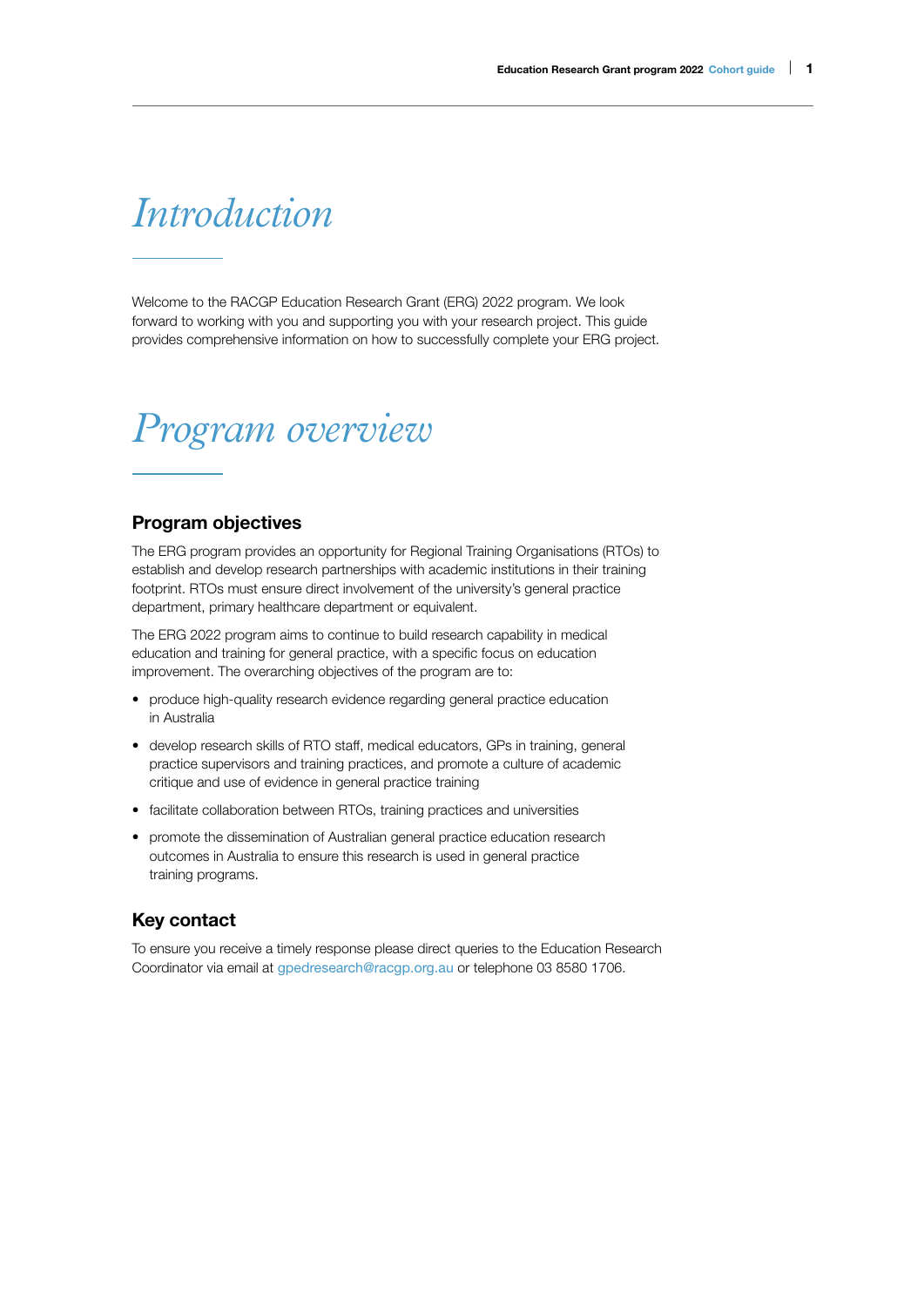# <span id="page-4-0"></span>*Program schedule*

The ERG 2022 program runs for one year. The funded research period for the 2022 program commences on 1 January 2022 and concludes on 31 December 2022. Table 1 provides indicative dates for the activities associated with the ERG 2022 program.

| <b>Activity</b>                                                                                      | <b>Time frame</b> |
|------------------------------------------------------------------------------------------------------|-------------------|
| <b>ERG projects commence</b>                                                                         | 1 January 2022    |
| Workshop 1                                                                                           | February 2022     |
| RTO orientation and initial progress report due                                                      | April 2022        |
| Webinar 1                                                                                            | April 2022        |
| RTO mid-term report due                                                                              | <b>July 2022</b>  |
| Conference attendance (funded by the RACGP)                                                          | To be confirmed   |
| Webinar 2                                                                                            | September 2021    |
| Workshop 2                                                                                           | November 2021     |
| <b>ERG projects conclude</b>                                                                         | 31 December 2022  |
| RTO final administration report, research findings report and financial<br>reconciliation report due | To be confirmed   |
| ERG, Education Research Grant; RTO, Regional Training Organisation.                                  |                   |

#### Table 1. ERG program schedule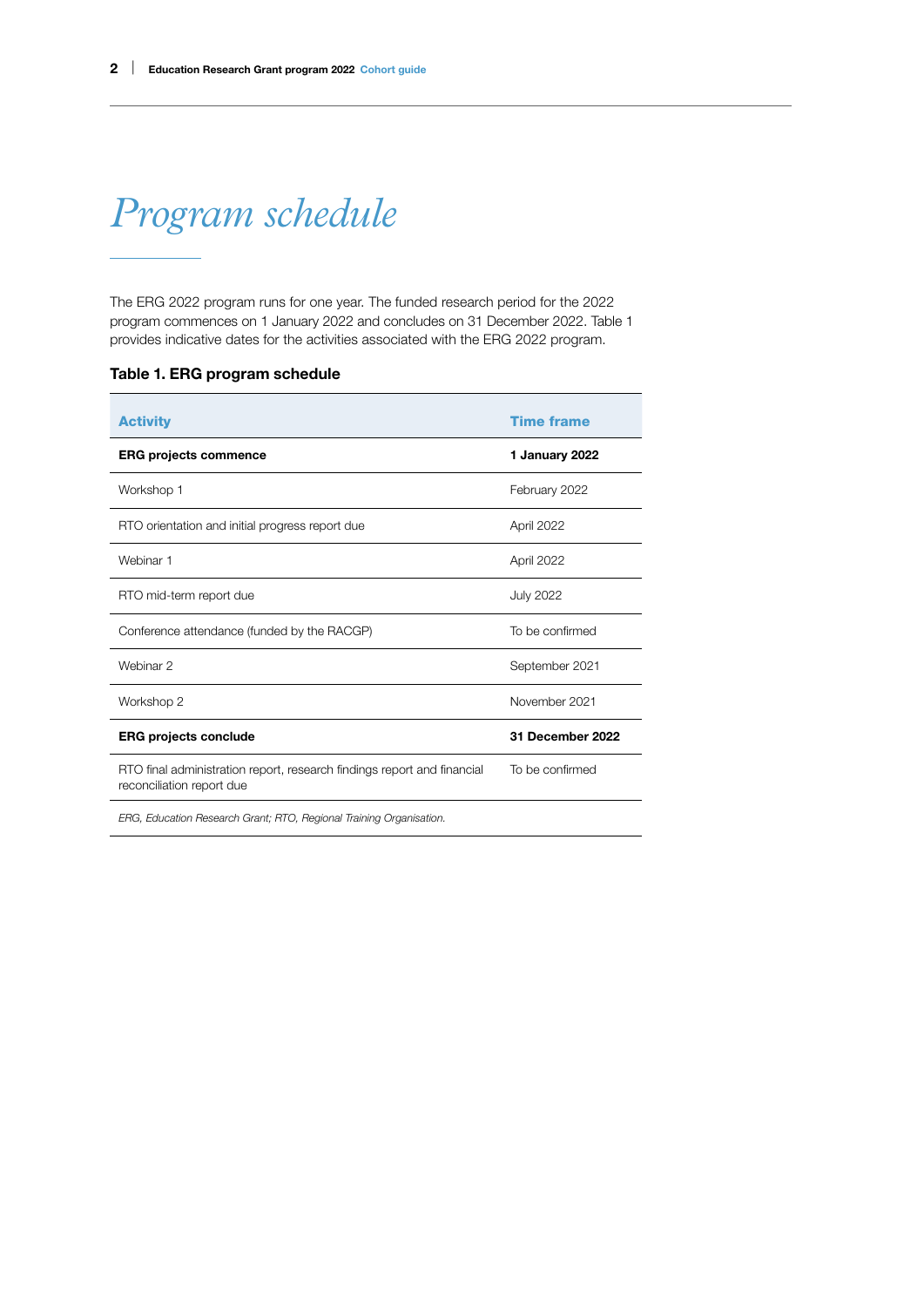# <span id="page-5-0"></span>*Contracts and funding*

### Contract overview

The RACGP will execute a Funding Agreement with each successful ERG applicant, which forms a contract between the RACGP and your RTO. By signing this document, your RTO agrees to:

- ensure attendance and participation in all compulsory ERG workshop and webinars
- complete and submit reports as required by the RACGP
- submit an itemised financial reconciliation of the costs incurred in association with the ERG project. These costs are actual expenditure and fees the RTO has incurred during the research funded period and is legally committed to pay. Receipts and relevant evidence of such commitment must be made available on request from the RACGP. This obligation survives the expiry or termination of the funding agreement. The RACGP may request such receipts at any time until the end of the Department of Health–RACGP Head Agreement.

### Funding

Funding up to the value stipulated in the Funding Agreement will be provided to RTOs in accordance with the schedule, as detailed in Table 1. Payments are made to RTOs in three instalments. The RACGP will require RTOs to issue and send tax invoices to receive payments, based on amounts advised by the RACGP. Invoices must include GST. Table 2 outlines the expected dates of milestone payments and the preceding activities.

#### Table 2. ERG milestone payment schedule

| <b>Instalment</b> | <b>Milestone</b>                                                                                           | <b>Expected date</b> | Amount<br>(excluding GST)                    |
|-------------------|------------------------------------------------------------------------------------------------------------|----------------------|----------------------------------------------|
|                   | Execution of Funding Agreement                                                                             | 17 December 2021     | 50% of total grant                           |
| 2                 | On receipt and acceptance<br>of mid-term report                                                            | 29 July 2022         | 35% of total grant                           |
| З                 | On receipt and acceptance of the<br>final administrative, research and<br>financial reconciliation reports | To be confirmed      | 15% of total grant less<br>any unspent funds |
|                   |                                                                                                            |                      |                                              |

*ERG, Education Research Grant.*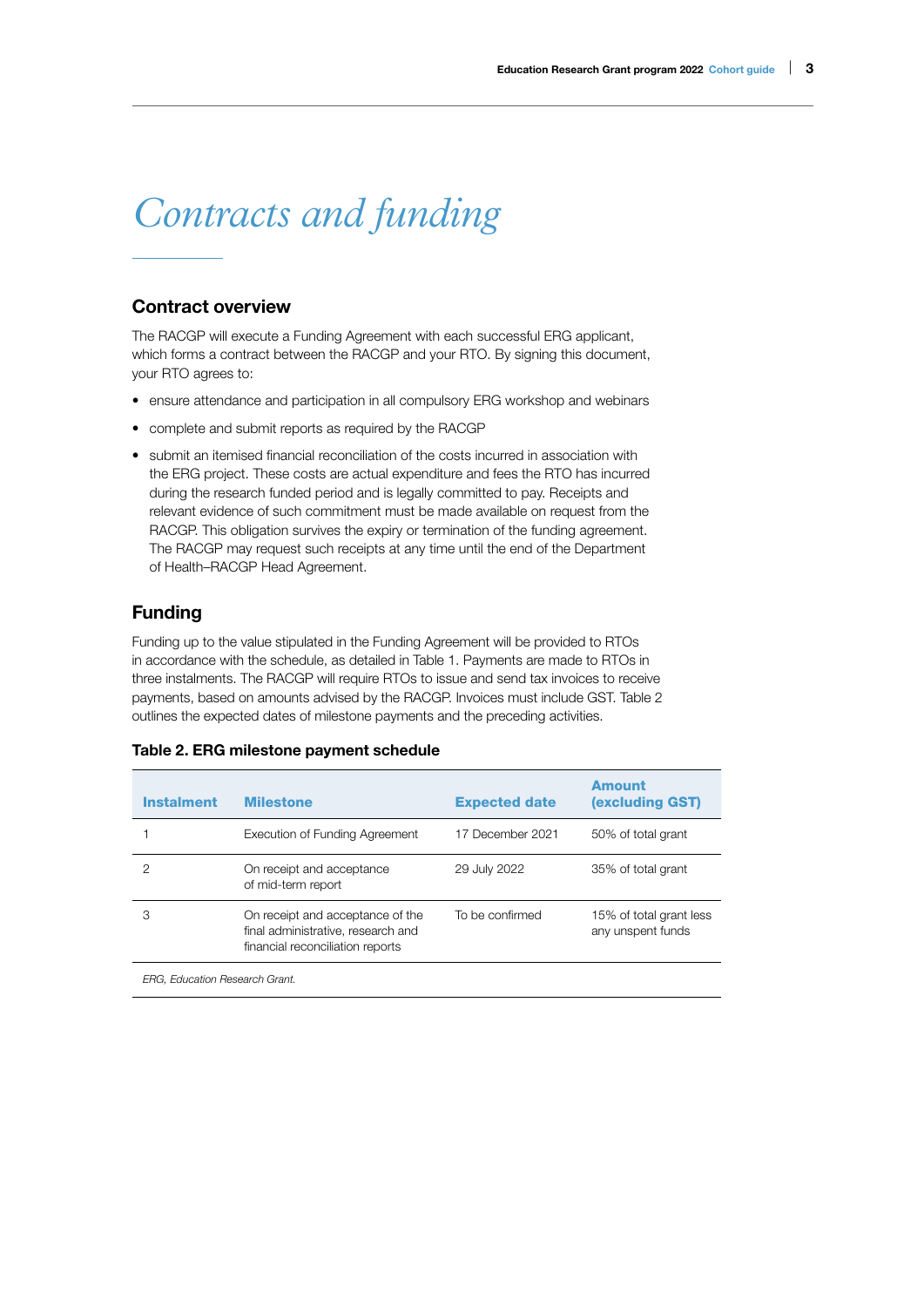#### <span id="page-6-0"></span>Variation to ERG budget spend during the funding period

The ERG project funds must be expended in accordance with the 'Project description' and 'Project budget cost' detailed in the approved application or any revised budget, aims and research plan that have been approved by the RACGP.

Changes to major budget line items will require approval from the RACGP. For example, if your proposal budget itemised \$3000 for financial reimbursements to participants, you cannot use those funds to travel to a conference instead without RACGP approval. To convert funds for another purpose than originally specified, a written request must be submitted to the RACGP via email for consideration and approval.

### Conference registration

Research teams are permitted to use their approved conference funds allocation to pre-book travel and accommodation expenses for any conference that will be held beyond the end of the funding period of 31 December 2022, as long as conference registration has also been paid for. Payments are only permitted for flights, accommodation and registration for conferences held in Australia.

## Expenses incurred for attendance at compulsory support activities

The RACGP will cover reasonable travel and accommodation costs incurred for attendance at compulsory ERG program activities, as per the RACGP travel policy. The RACGP will also arrange all registration, travel and accommodation for the RACGP-supported conference. There may be reimbursement for some out-of-pocket expenses (eg parking, mileage, meals) subject to prior approval and submission of receipts with the RACGP expense reimbursement forms.

### Acknowledgement of funding

All presentations and references to this project must include the following wording to acknowledge funding for your grant:

'This research project is supported by the Royal Australian College of General Practitioners with funding from the Australian Government under the Australian General Practice Training Program'.

The use of the RACGP, Australian General Practice Training (AGPT) or any Commonwealth department logo in presentations or documents is not permitted.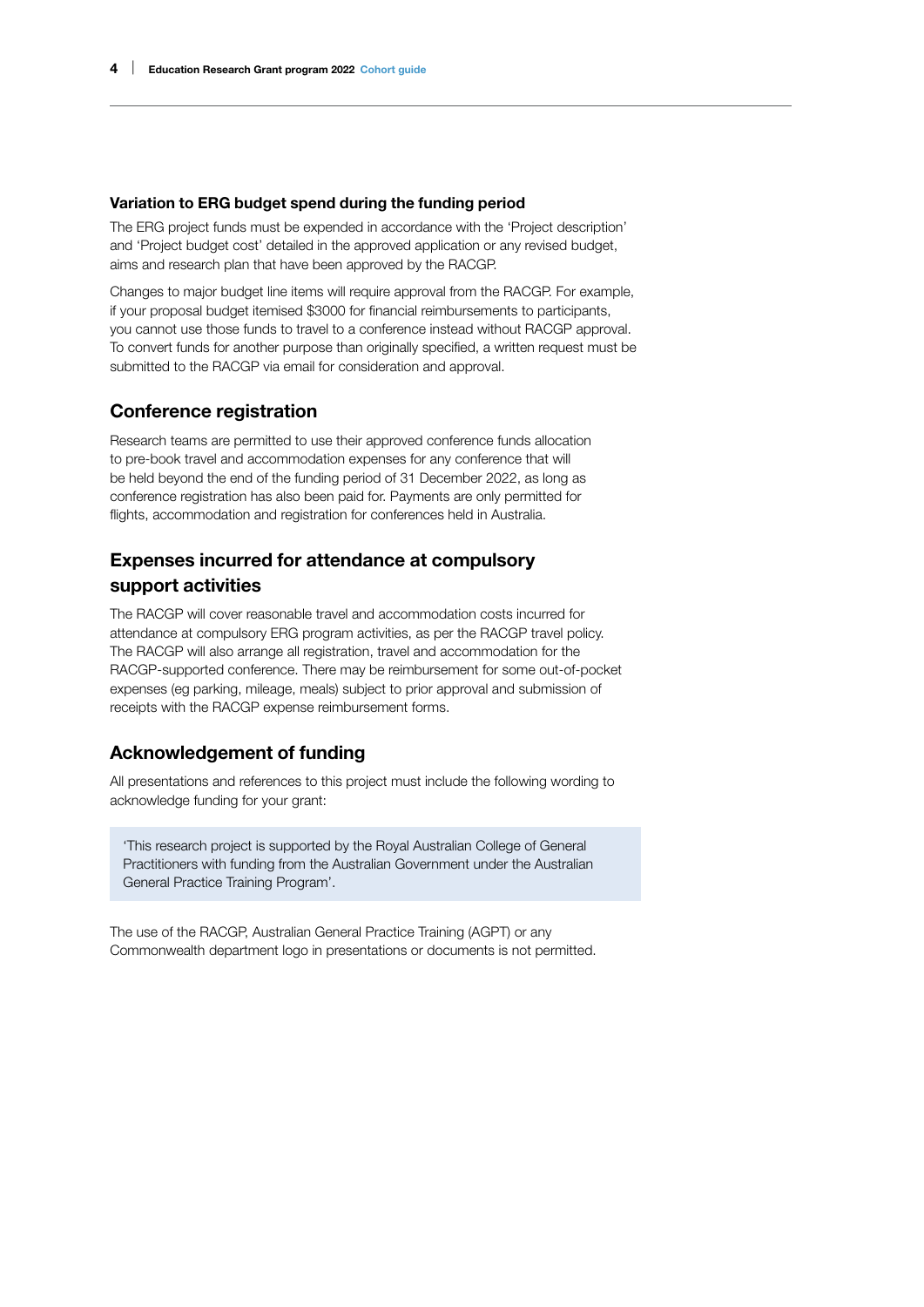# <span id="page-7-0"></span>*ERG support activities*

To support ERG researchers in their research projects, there will be a number of activities provided across the year. Topics covered in these activities may include:

- troubleshooting your project
- research ethics issues
- data management and analysis
- clinical data analytics
- presenting your work to different audiences
- writing abstracts, oral presentations, posters, articles for popular press and academic journals
- advocacy getting your research into the public and policy domains.

However, there is scope to tailor the contents to the needs of the participating RTO research teams.

ERG researchers will be offered a cohort experience with regular communication and opportunities to both troubleshoot and share their work in a supportive environment. The RACGP will develop and facilitate the delivery of ERG support activities. Further information on the activities format and schedules will be provided at a later date.

The RACGP acknowledges that each ERG project team has a range of existing skills and expertise; however, the activities also provide an opportunity for networking, knowledge exchange and increasing research collaboration across RTOs.

#### Attendee requirements

Each grantee is required to nominate two representatives to attend each support activity. To meet the requirement of RTO capacity building, the RACGP requires at least one of the attendees to be an RTO member of staff who is part of the ERG project team.

#### Online learning

To support ERG researchers during their post, the RACGP education research team will facilitate an online learning management system (LMS). This online learning platform will provide educational information, opportunities to ask questions and a forum for researchers to share work challenges and experiences with their peers.

Online learning resources will be supported by the RACGP and the contracted activity partner through the online learning platform. At the beginning of the research year, the RACGP will contact the project manager from each project to obtain a list of all members who should be given access to the LMS. The researchers will be sent their LMS account login details.

Researchers are encouraged to check emails sent to their registered email and to log into the LMS regularly to keep up to date with program activities, resources and communications.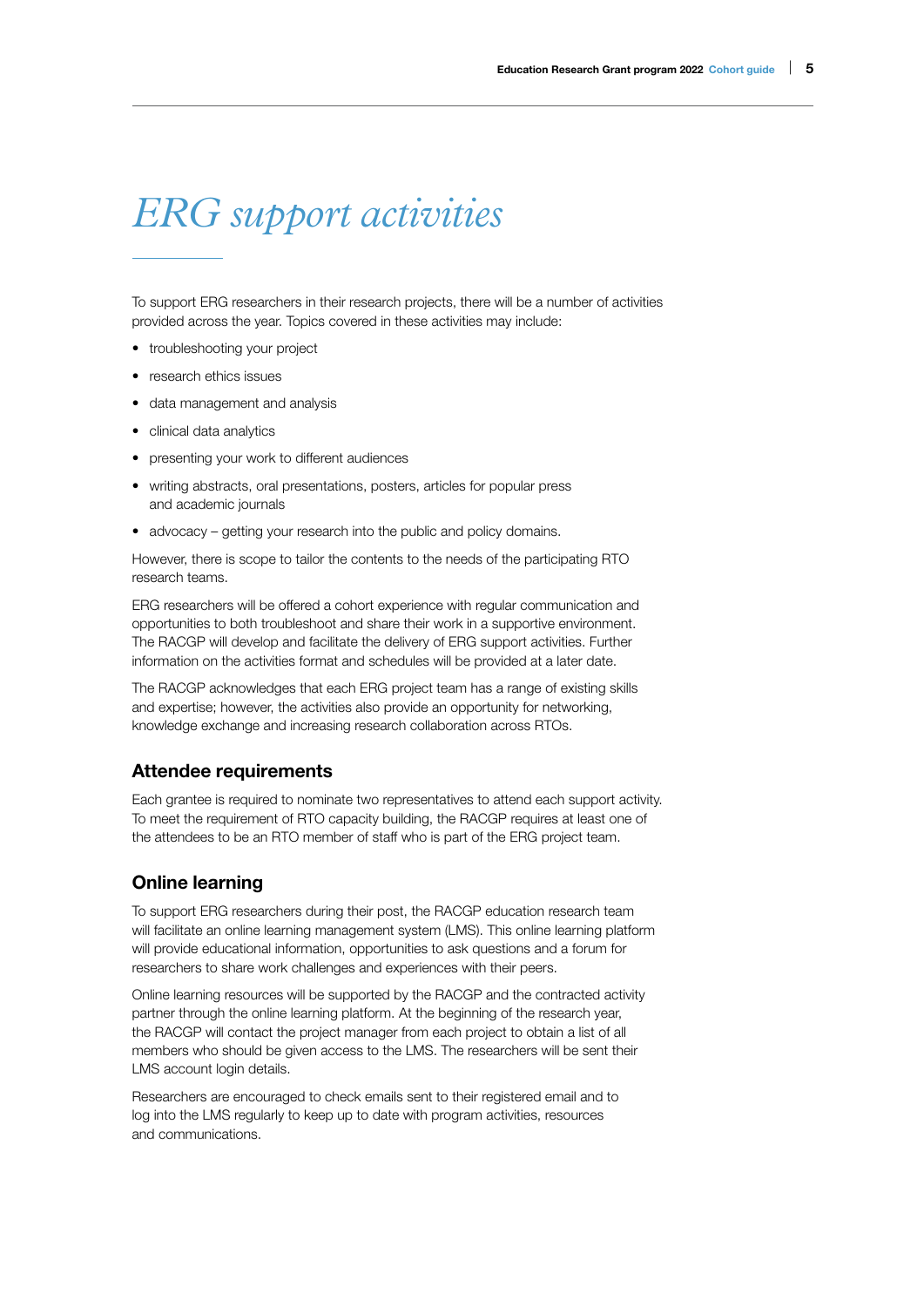### <span id="page-8-0"></span>Conference attendance

Two representatives from each ERG research team will have the opportunity to attend a conference to meet the requirement of RTO capacity building. The RACGP requires at least one of the attendees to be an RTO member of staff who is directly involved in the ERG project. Conference attendance will be arranged and fully funded by the RACGP. ERG teams will be notified of which conference they will be attending in early 2022.

# *ERG reporting requirements*

ERG teams are required to submit a total of three progress reports during, and on completion of, their research project. The RTO's chief investigator must read and approve the reports prior to submission.

The RACGP uses the online program Smartygrants to distribute and receive reports. Staff will distribute a link to the report form via email one month before the report due date. The RACGP will also provide information about the report format on the online learning platform 4–6 weeks before the report due date.